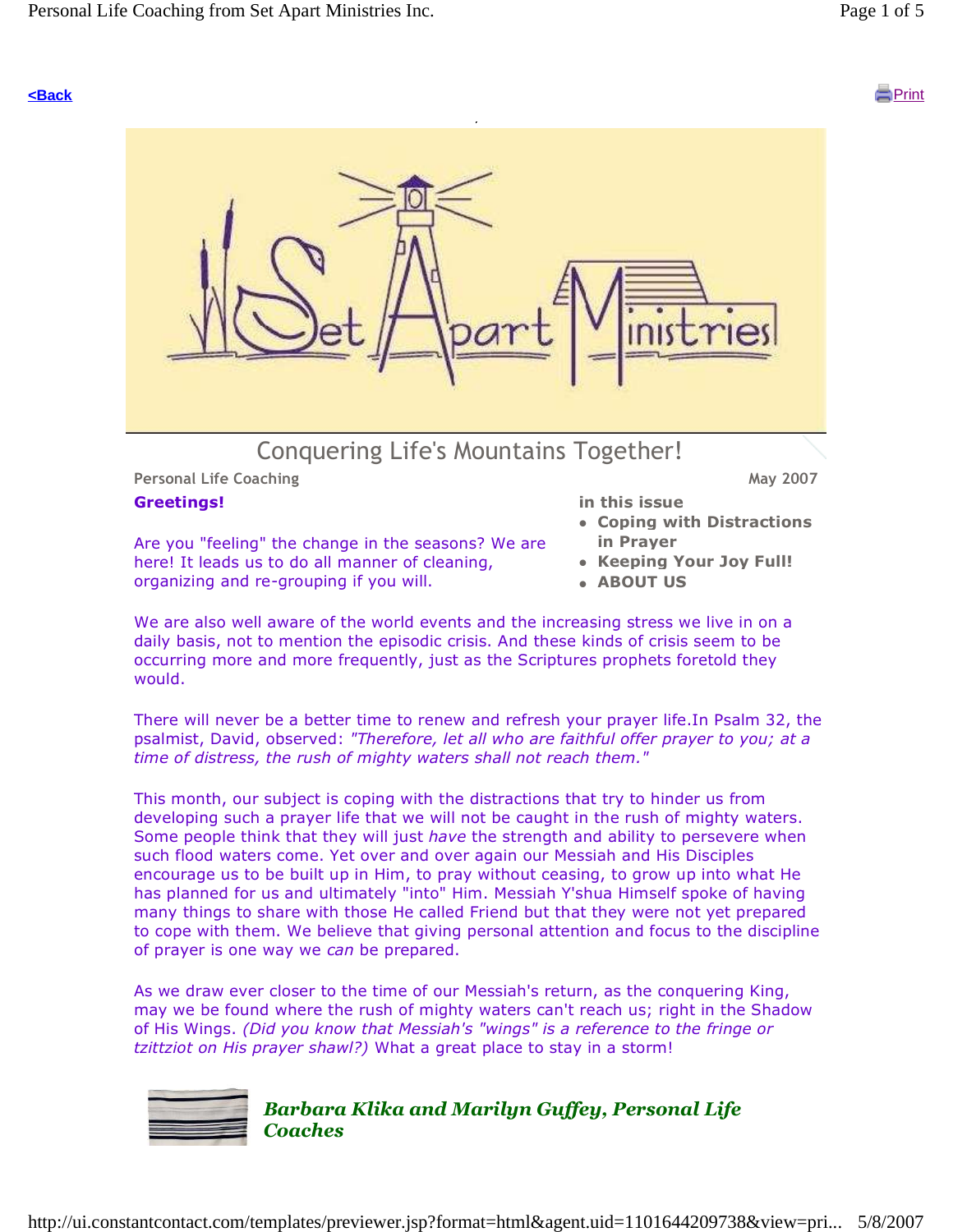Once we have decided to focus on growing or restoring our prayer life, we are often nearly overwhelmed by distractions. It can surely feel like a tidal wave of random activities that seem urgent, or a flooding of everyday concerns that don't recede quickly. Oswald Chambers has called it "the swarm of flies," meaning all the things you immediately think about that need to be done as soon as you settle yourself for prayer. If we really are going to observe Messiah's command to, "Seek first the

## Coping with Distractions in Prayer



kingdom of God, and His righteousness;" then we do need to set aside our own thoughts, expectations and priorities as we make room for Him.

Don't get up to "swat the flies!"

Let them swarm.

As your ability to turn inward and listen to His Spirit develops, you will eventually find them less distracting.

If your determination has been to seek God on a regular basis throughout the day, no matter what you are doing, this may not be a problem; you are already developing the habit of seeking Him right in the middle of whatever outward circumstances you find yourself in. In Psalm 23, we are reminded that He has promised to prepare a table for us, where? Right in the presence of the enemy! We are to feast in His presence, even if the evil one is at hand.

Especially if the evil one is at hand!

If this season of new growth or renewal is about setting aside an extended time each day for quiet reflection, speaking to Him and listening for Him, the swarm of flies may be more of an issue. It may seem strange but often the best way to overcome this kind of adversary is to acknowledge its presence (that is, acknowledge there are other things to do) but then to move right on past this awareness and deliberately turn your thoughts toward Him once again.

If we wrestle with the distraction itself, we risk shifting our gaze and our energy away from the source of our strength.

We can find ourselves frustrated with our own imperfections, and with the best of intentions, end up self-focused rather than letting Him be magnified in our mind's eye.

Some people have found the ability to release these "flies," "floods" or "tidal waves" more effectively by keeping a pad of paper at hand to write down any task that comes to mind. Then, they can freely return to prayer, knowing that the task will not be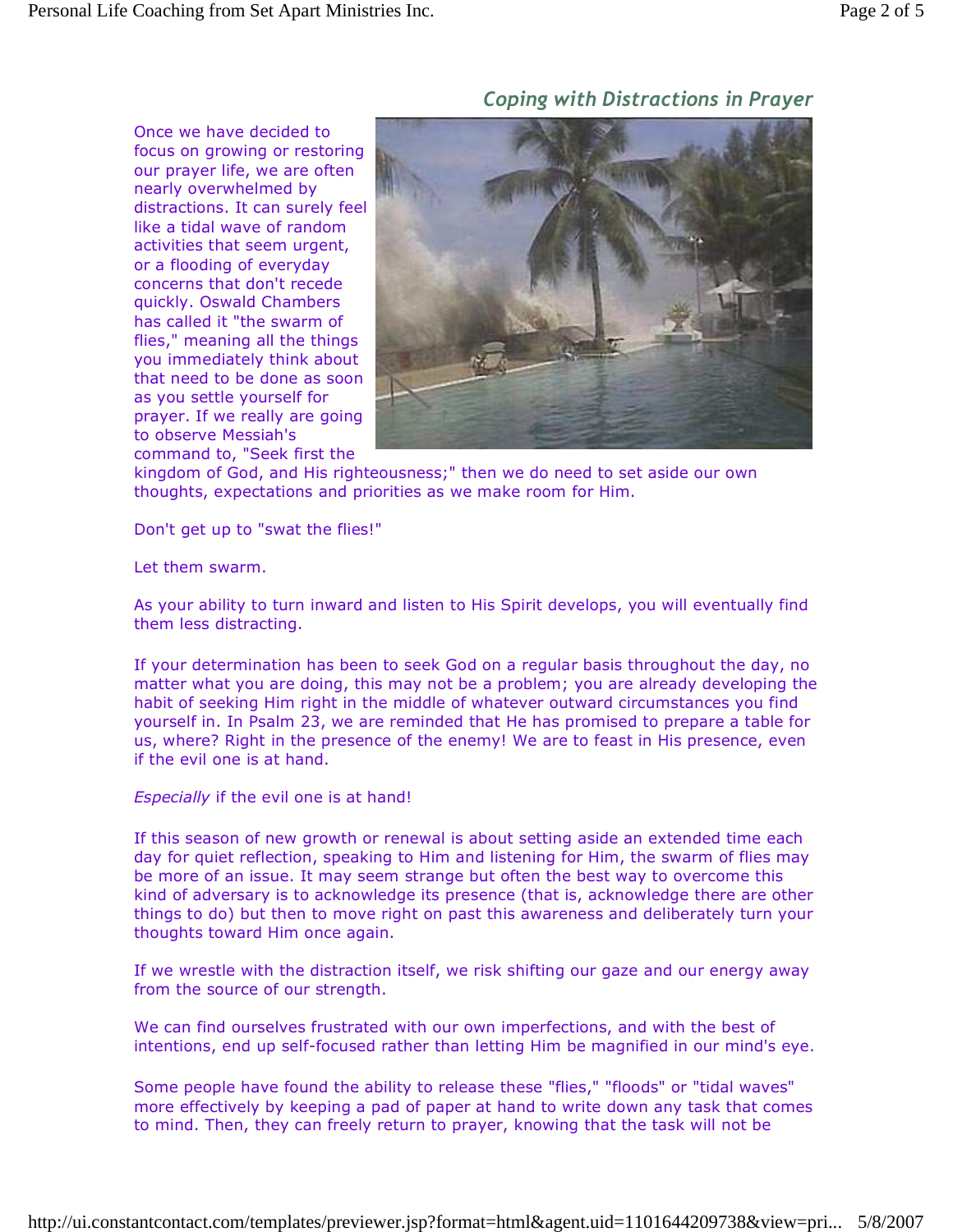#### forgotten.

Others have found that writing out their prayers in a journal style is an effective way to stay on task. Should this way of prayer be used, it seems important to add that the writing is part of our **approach** to Him but does require that once you have settled your soul and spirit on Him, you set aside your written work and listen for His response. If you try this one, please be aware that you are writing for Him alone. If you find yourself writing in such a way as to represent yourself well should someone else read this, you have fallen off the track!

Sometimes our hindrance to prayer comes from ourselves. Perhaps we fear that our motives aren't quite "pure enough" or that we haven't got the right attitude to pray. While these goals are not wrong in themselves, the error comes in thinking that we will somehow make ourselves do or be the right thing all on our own. Our prayers might even begin with telling Him that we just don't feel like praying right now or about how we don't think we have the right attitude. In the very act of laying these concerns before Him, we can trust that He will come out to meet us.

If this is a common thing for you, it might be a sign that it is time for you to take some time away and do some personal searching of the heart while away from daily concerns. Sometimes the cares of the world do choke out our first love just as we were warned they could. By all means, don't wait too long if this is happening. Give Him the priority that you profess when you sing songs like, "I Surrender All." Put feet to your declaration of love for Who He is, not just what He does, and *enlarge the* space in your life to wait for Him, until you can again rest in that relationship. He may not appear manifestly in one day or two as you'd hope but He is forever faithful and has promised never to leave us.

No matter what you leave undone when you take such a retreat, you will not regret it.

Next time:

- What is really meant by "inward" prayer focus?
- What would "outward" prayer be then?
- How is the "manifest" presence of God different than His presence?
- Isn't He everywhere all the time?

Keeping Your Joy Full!



# What does Fear have to do with Joy?

There is a lot to be said for some human fears, as there is for some kinds of pain. Fear can be healthy in playing a role that provides safety. Fear points out the danger zones, and makes doubly certain that our errors of judgment are corrected. Fear of failure provides the caution that tightens every bolt. Many of life's greatest achievements have been brought about by response to fears of one kind or another.

Yet in the end we must give our human fears a minus sign. They will never take home the medal or win the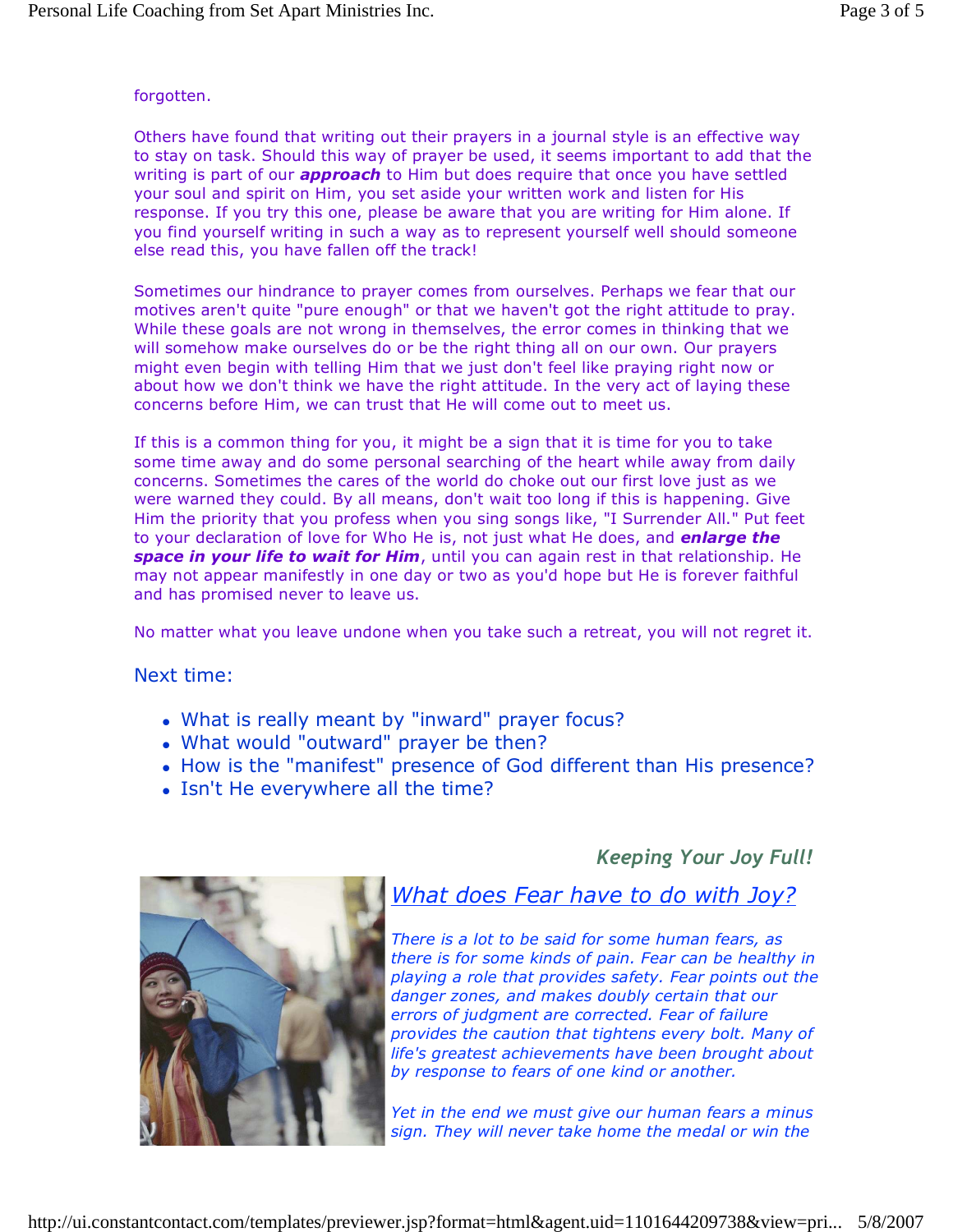trophies of life. Too often they are the weapons of that accuser, the devil, and we know that Jesus Christ at the cross delivered us from the powers of darkness. It is joy--often the joy of the struggle --that provides the motive to start and complete a great work. It is joy, not fear, that teaches courage and bravery in overcoming great obstacles and eventually bringing home victory.

When I look back over my years of experience, it seems that on balance joy usually becomes the winner over fear. That is because fears and worry are so often based on things that never happen. They are vapors that vanish in the light of day. Joys, too, can be ephemeral when they are earthbound, for they often have a way of disappearing, quietly or noisily. But the joy of the Lord--there is something that will last!

The message of the Bible then, is that joy is not blotted out by fear or adversity. It simply waits until the real cloud passes. It does not deny the existence of the cloud; it does not despise the cloud or fight. It waits, knowing that when at long last the sky clears, the joy will shine brighter than ever.

Used with permission of Sherwood E. Wirt, author of Jesus, Man of Joy , Chapter Fourteen, When Joy Meets Fear, page 112, Harvest House Publishers, 1999.

#### ABOUT US

Barbara L. Klika, MSW, LCSW, Personal Life Coach is a licensed mental health professional and founder of Set Apart Ministries, Inc., who is trained to help people learn new skills and make significant behavior changes.She is a trained Bible Study teacher and has been mentoring people in their spiritual growth for many years. She has completed Life Coaching training through Mentor Coach, Inc. She is here to offer her skills in the areas of faith development, communication, problem-solving, and behavior change.

Marilyn T. Guffey, lay counselor, Personal Life Coach, worked in a church setting for ten years before joining Set Apart Ministries, Inc. in January 2003. She has received instruction through a variety of Christian lay counseling courses as well as working alongside pastors and professional mental health therapists. She has also completed Life Coaching training through Mentor Coach Inc. Marilyn has worked extensively supporting women --spiritually, emotionally and practically--through encouragement and prayer.

In Coaching, you come for help to make decisions and then implement them, in order to achieve goals that you have chosen for yourself. May we come alongside and encourage you along the way?

What is Coaching all about?

Check here for more Information!

- What Should I Know about Coaching with Set Apart Ministries?
- **Coaching Newsletter Archives**